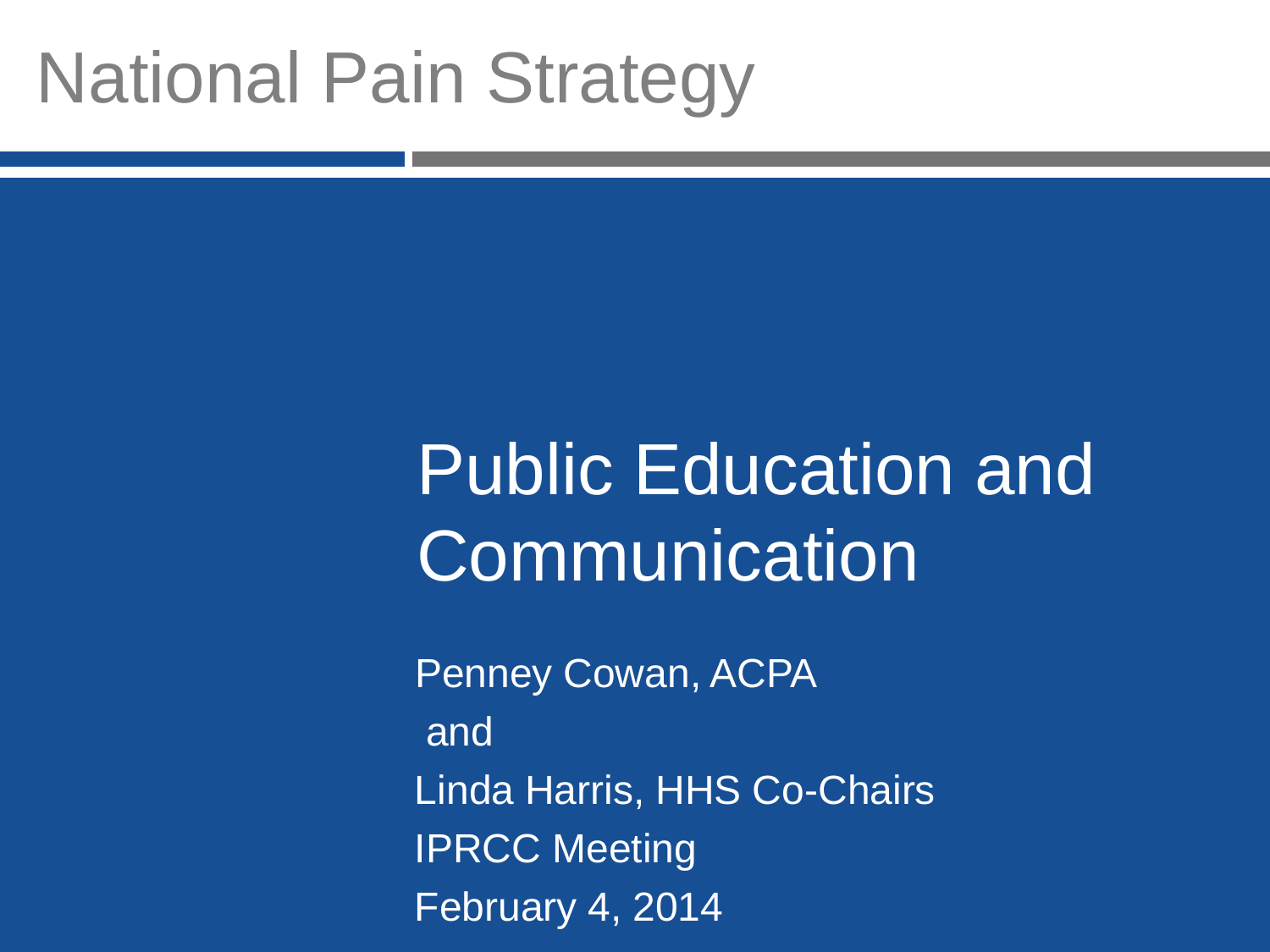# Charge

- Develop a comprehensive public educational effort that is progressive over the course of chronic pain states, tailored to specific audiences, and segmented by health status, risk group, demographic characteristics, language skills, or preferred educational media
- Increase public awareness of; the pervasiveness of pain, the need to treat, multiple causes and effects of pain, the biopsychosocial complexity of pain, prevention strategies, self-management strategies, need for comprehensive assessments, and available and effective treatments
- Provide patient and public education to change cultural attitudes, stereotypes, and myths related to chronic pain and use of pain medications, which lead to underreporting of pain
- Create coalitions to launch public education programs on pain and pain prevention (federal and state government, health insurers, health professions training and accreditation authorities, health professions examination boards, large health care providers, employers, foundations, media campaign sources)
- Engage health and non-health professionals (e.g. employers, teachers, third-party payers) who influence the course of pain prevention, reporting, and care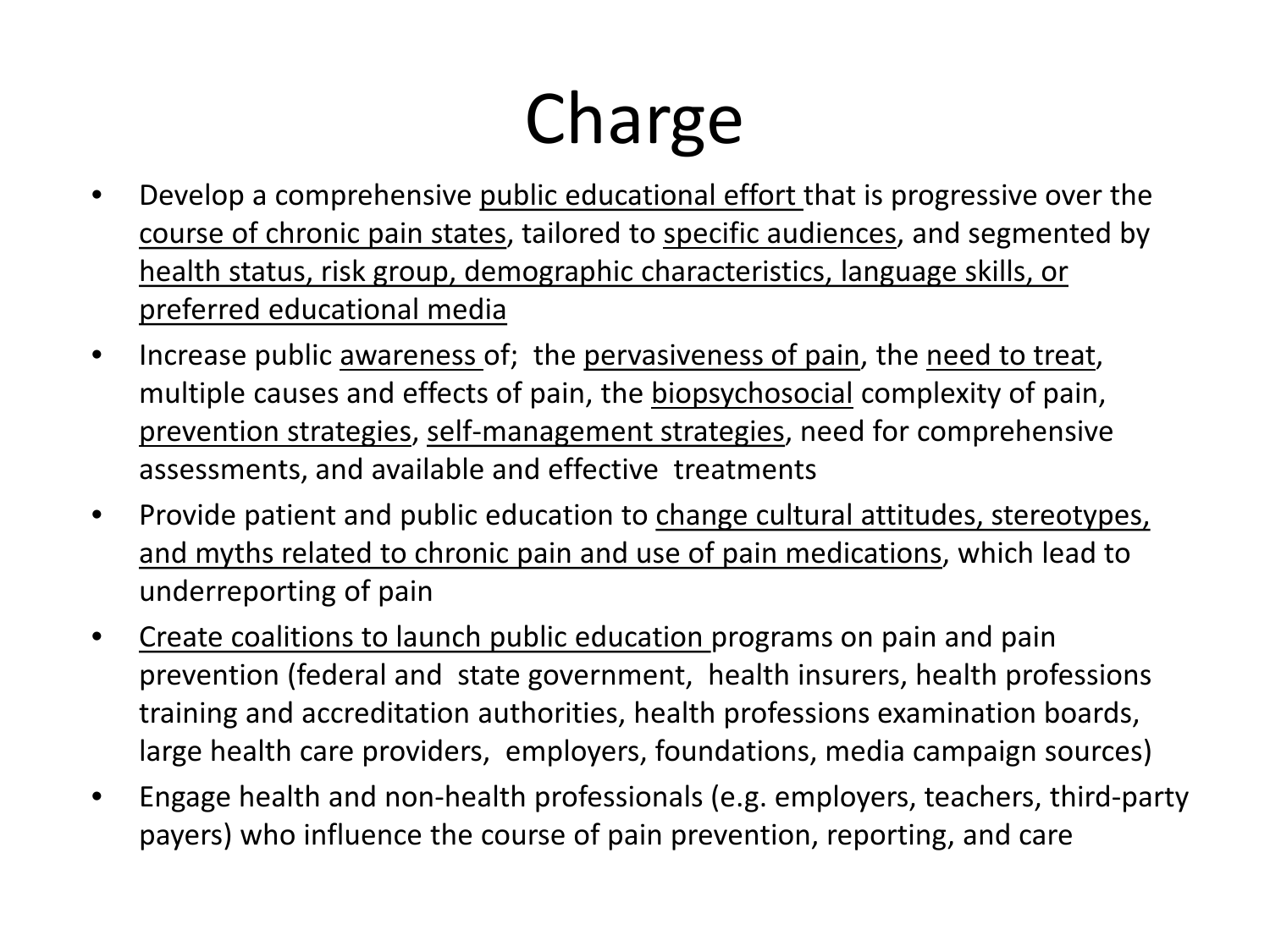### **Priorities**

### Priority 1 **Pain Prevention**

- Help people with pain know when and how to take action when experiencing pain
	- Campaign need to be ground with evidence based information/outcomes
	- Focus on back pain initially with a campaign designed that can be replicated across many pain conditions. (Australiadon't take back pain laying down)
	- Back pain in the work place is costly issue
	- To change behaviors and expectations of treatment
	- Take into account health literacy and cultural differences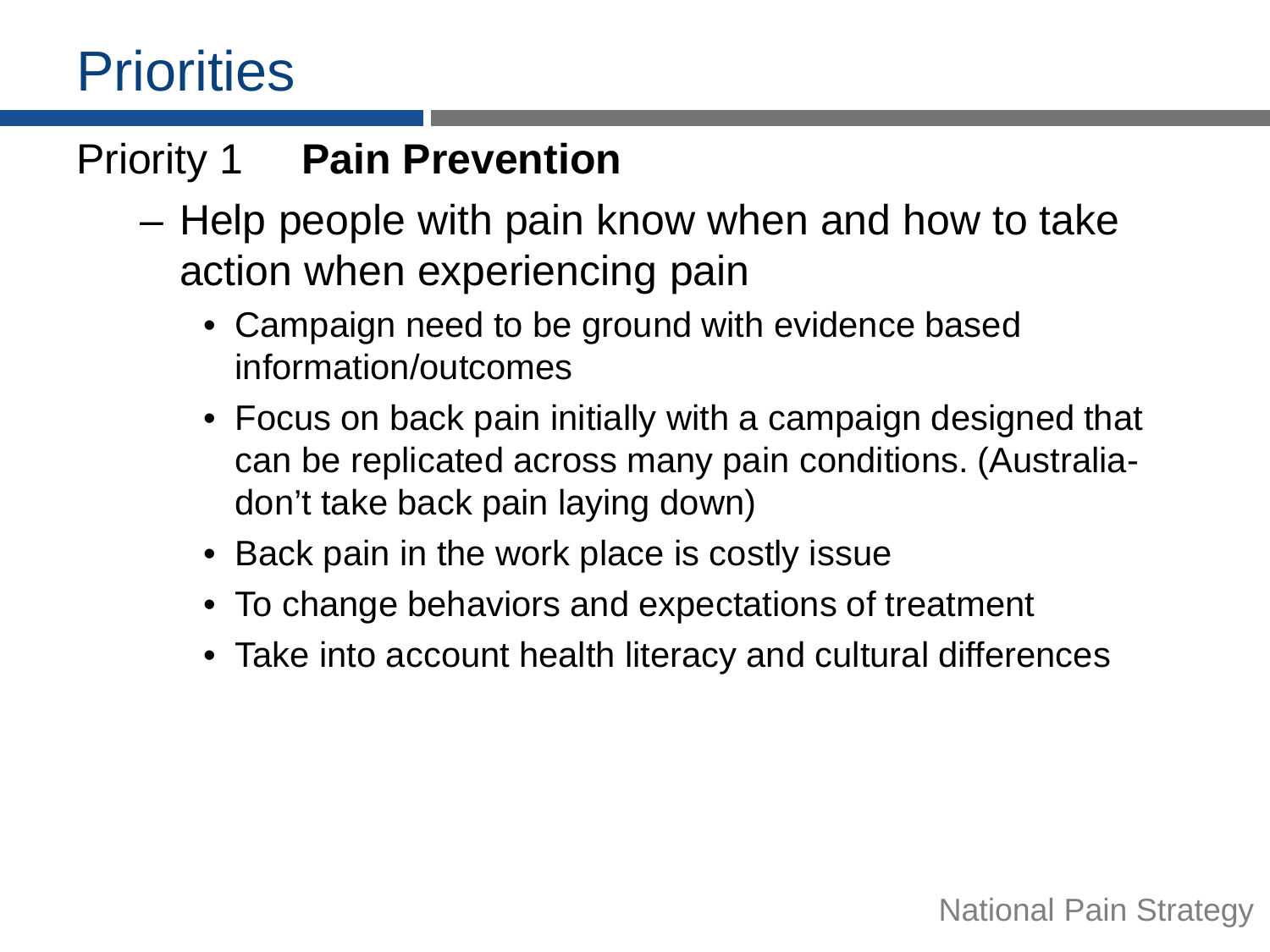### Priority **2 Pain Awareness**

- Help public better appreciate the seriousness of pain
	- cultural transformation of how the public views people with pain (stigmas- attitudes--myths)
	- Impress that appropriate treatment of pain is a basic human right (empowerment of people with pain) that needs to be treated
	- Address the biopsychosocial complexity of pain.
	- The cost of pain –more than just the money.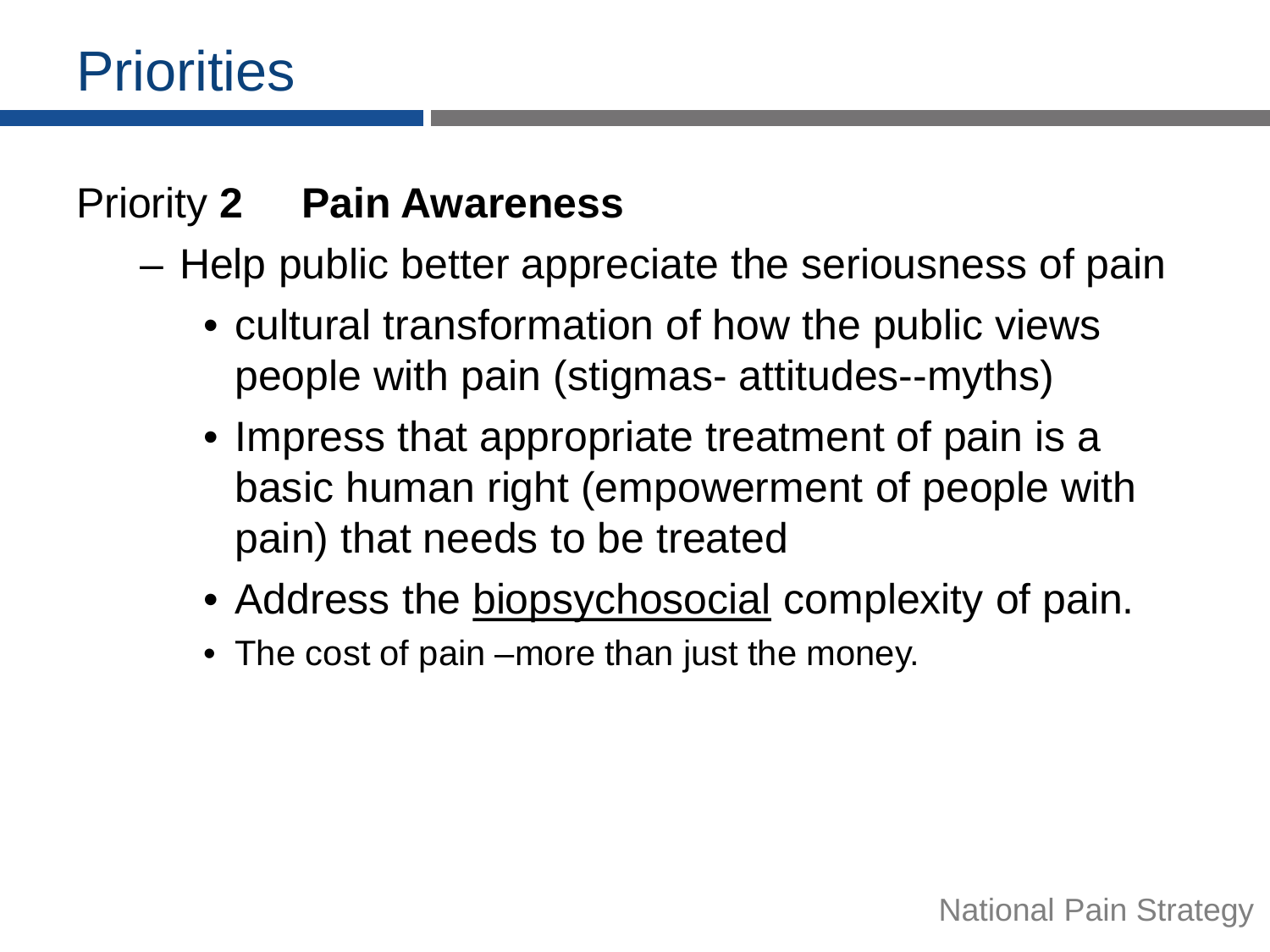### **Priorities**

#### Priority 3 **Pain medication/opioid management**

- Help patients with chronic pain manage their pain medications more safely and effectively
	- HHS interactive video that teaches different outcomes based on decisions made
	- campaign that can reach audiences about safe use of all medications . . . Even OTC can be dangerous if used inappropriately.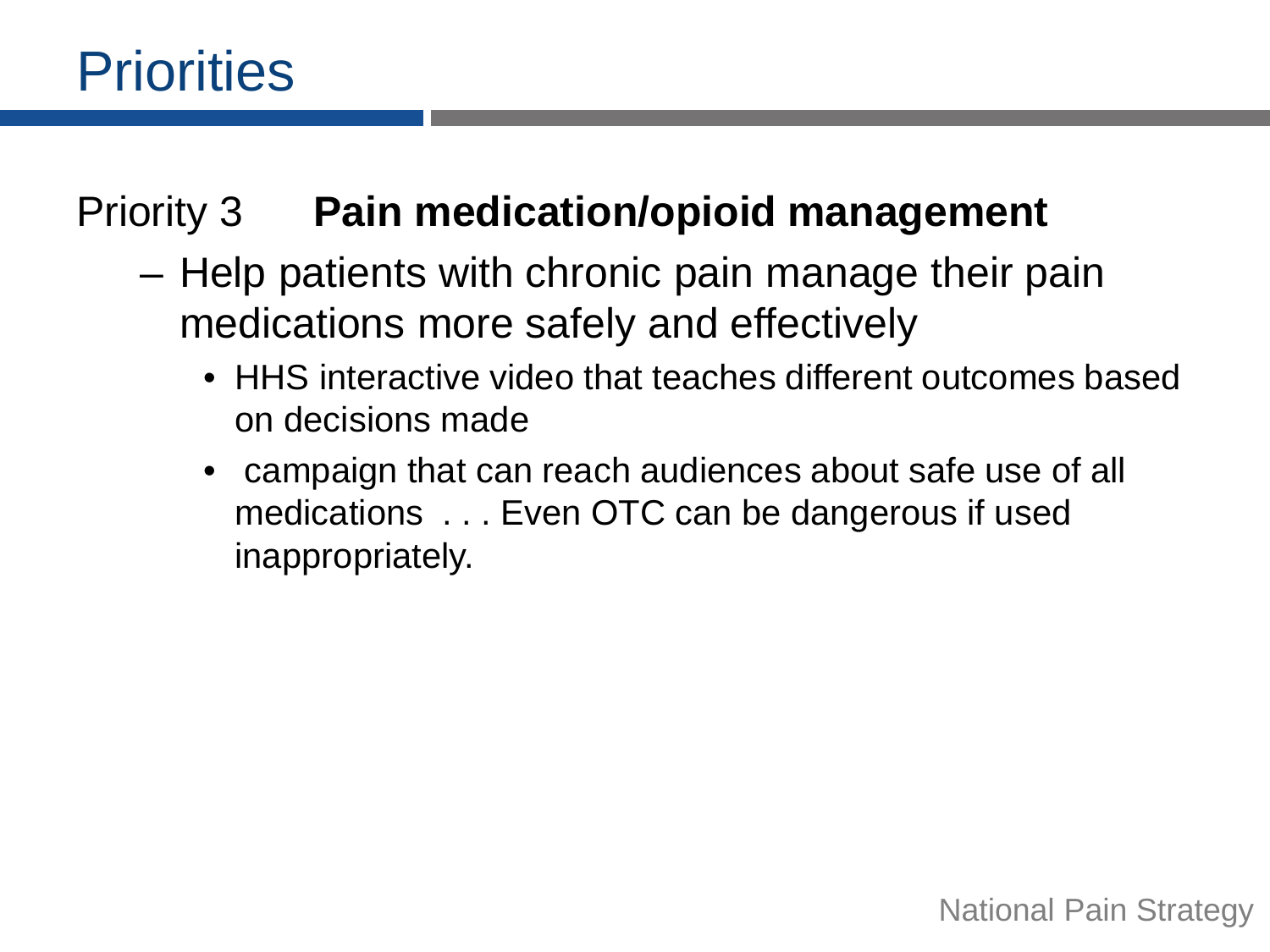For each deliverable, we will follow best communication practices to determine:

- Platform (i.e., mass media campaign, social media, online training, targeted consumer print advertising, video PSA etc)
- Goal/focus of the messages need to be clear and understandable. Made available in other languages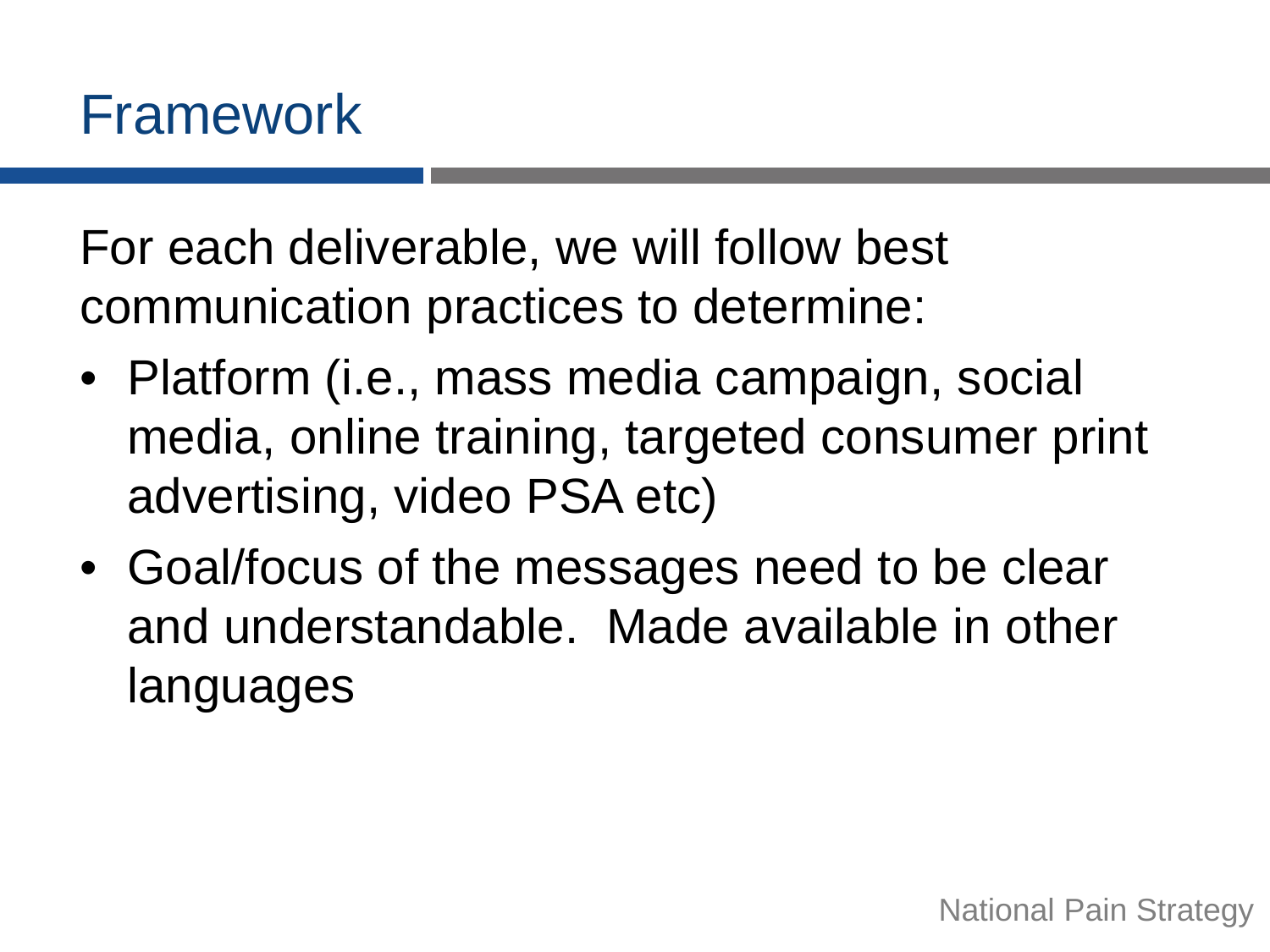For each deliverable, we will follow best communication practices to determine:

- Target audiences: general public
- Key evidence-based messages
- Specific outcomes that are measurable
- Implementation stakeholders (federal and state government, health insurers, health professions training and accreditation authorities, health professions examination boards, large health care providers, employers, foundations, media campaign sources, unions) dovetails with the professional education. *HHS interactive unit.*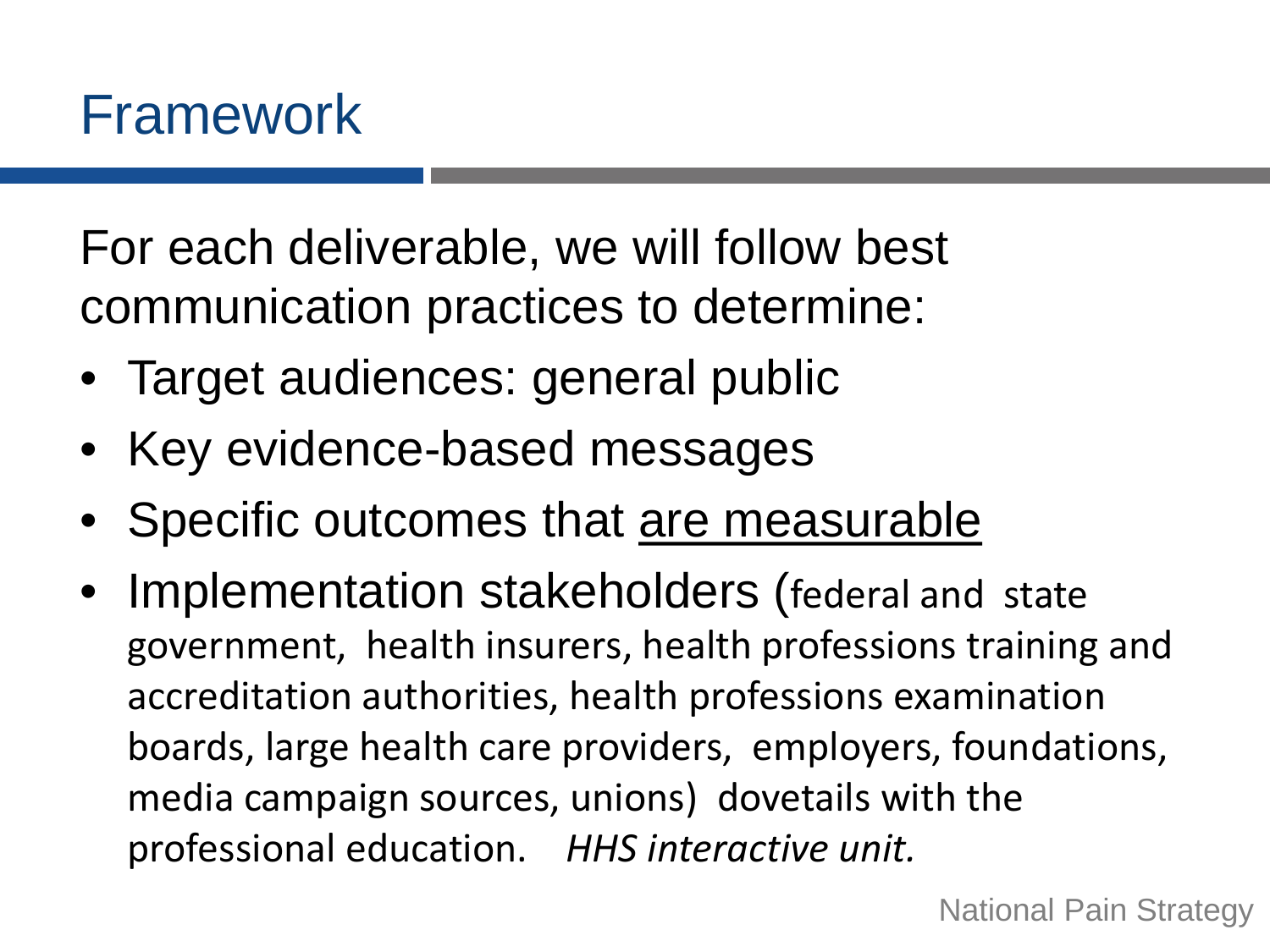### Proposed Deliverables and Time Frame

#### **Proposed Deliverables**

- Deliverable 1 Pain Prevention Campaign aimed at people experiencing low back pain directing them to easy to access and understand evidence –based resources for recognizing and acting upon their pain
- Deliverable 2 Pain Awareness Campaign aimed at the general public that brings attention to the potential seriousness of some pain and address the stigmas and impact
- Deliverable 3 Education for patients with chronic pain demonstrating how to manage their pain medications safely and effectively

#### **Time Frame**

Deliverable 1 Completion Date July 2014; Others TBD National Pain Strategy